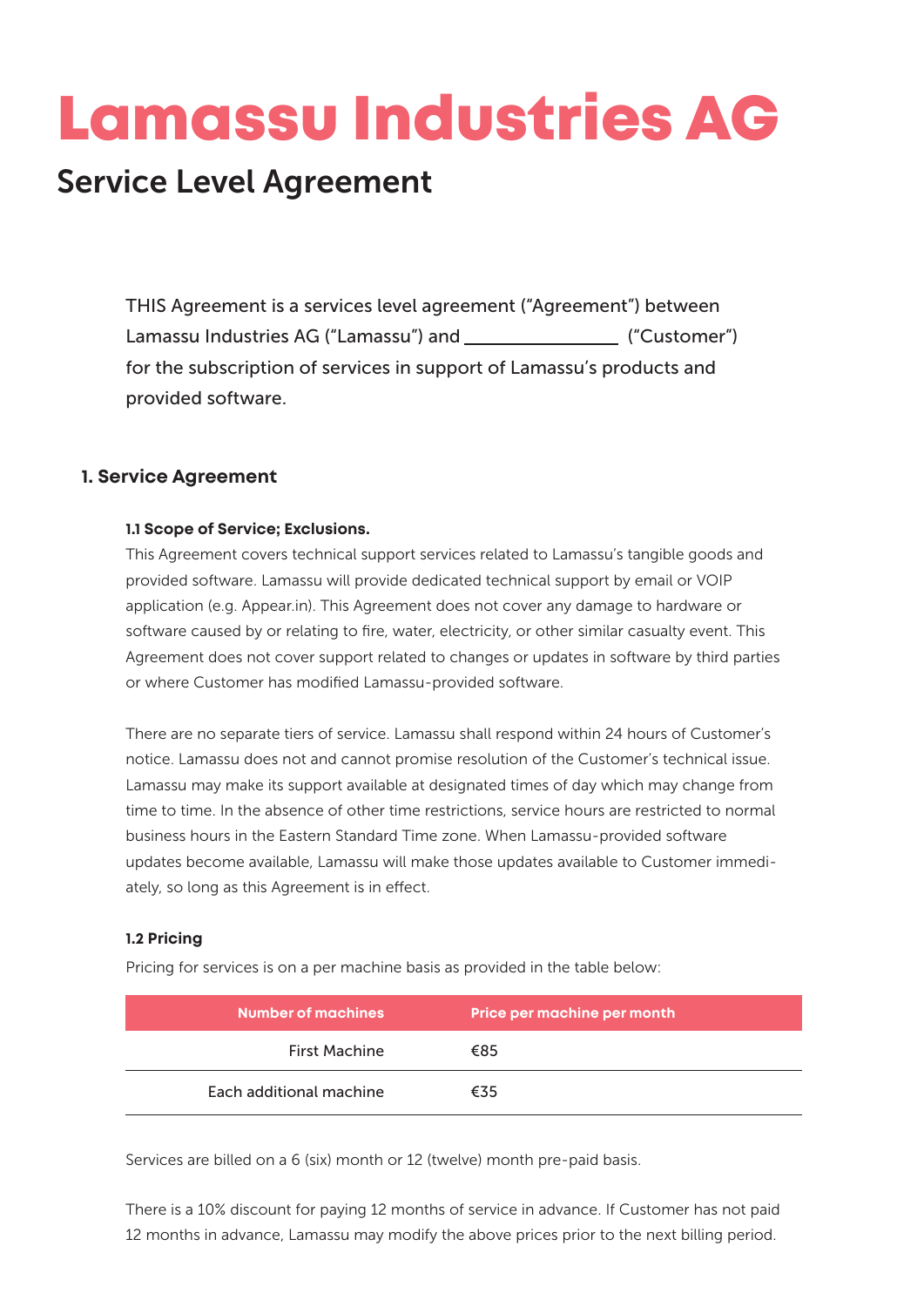# **2. Customer responsabilities**

#### **2.1 Payment**

Customer shall pay all sums in advance of the commencement of the service period. Lamassu may bill or rebill the Customer semi-annually or annually. There is no per-incident or out-of-time charge. Failure to pay suspends Lamassu's service obligations.

#### **2.2 Communication**

Customer shall reasonably respond Lamassu's requests for information during the provision of the agreed upon services.

#### **2.3. Contact Email**

Customer shall maintain a current email address where Customer can receive notices related to this Agreement.

# **3. Term & Termination**

#### **3.1. Modification to Services**

Lamassu may modify or discontinue any service in this Agreement upon 30 days notice to Customer. Modification or discontinuation does not terminate this Agreement. If Customer has prepaid and a service has been discontinued, Lamassu may refund a prorated portion of the prepayment corresponding to the period of discontinued service.

#### **3.2. Lamassu Termination**

Lamassu may terminate this Agreement at any time upon 30 days notice to Customer. If this Agreement terminates and Customer has prepaid, Lamassu may refund a prorated portion of the prepayment corresponding to the period of discontinued service.

#### **3.3. Customer Termination**

Customer may terminate this Agreement upon written notice to Lamassu. Termination does not relieve Customer of any payment obligations already incurred.

#### **3.4. Nonpayment**

If Customer fails to make a payment when due, this Agreement automatically terminates upon notice to Customer. Lamassu may, in its sole and absolute discretion, provide a grace period in which Customer may bring its account current.

# **4. Warranties & Acknowlegments**

#### **4.1. No Warranty of Resolution**

Lamassu does not warrant that it can or will resolve Customer's technical issues. Lamassu may exert its best efforts to resolve Customer's technical issue.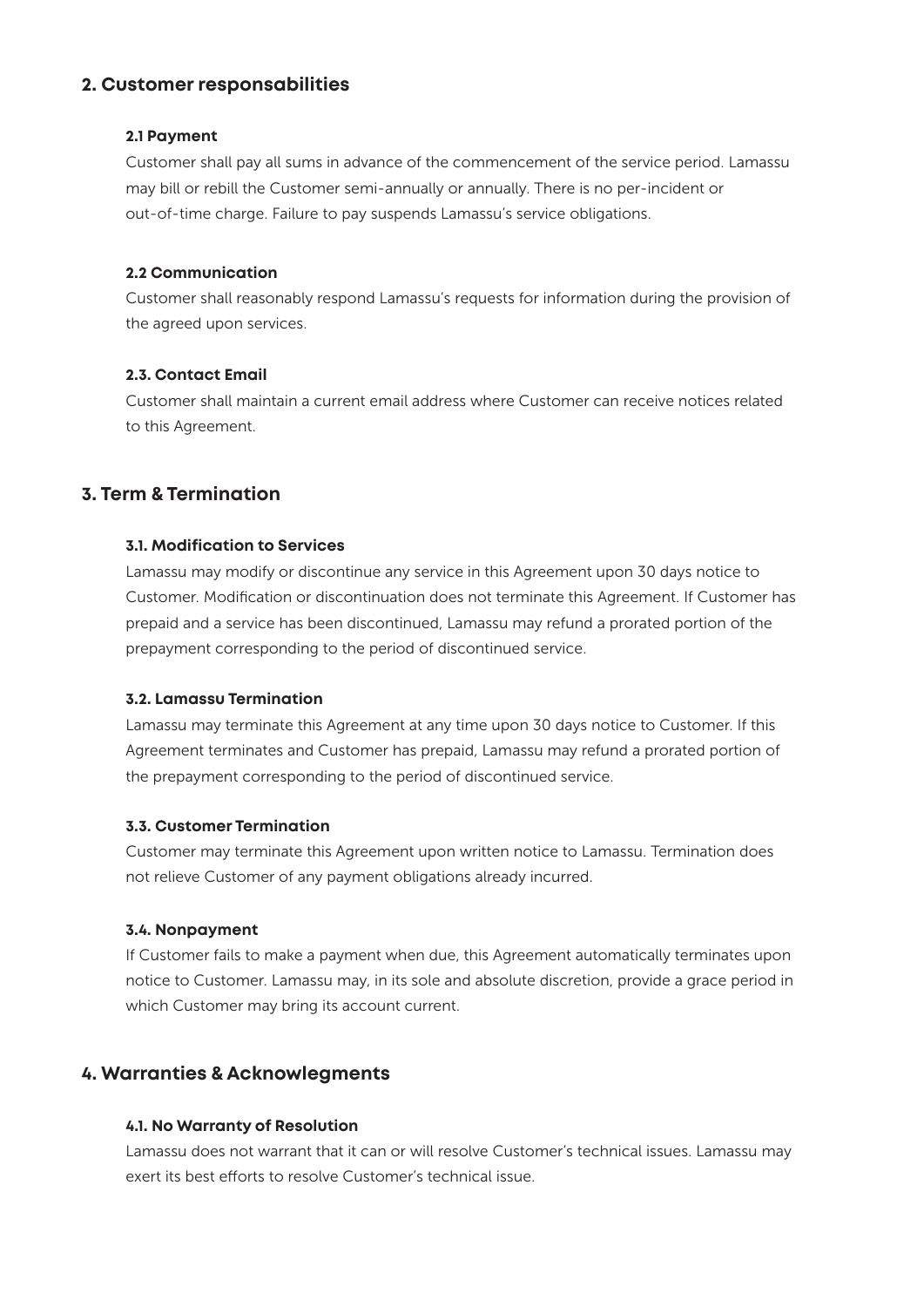#### **4.2. Minimum Service Requirements**

Customer acknowledges that service requires that Customer's machine be kept in minimally required operating conditions. Minimally required operating conditions include, but are not limited to, an Internet connection with sufficient quality of service. Failure to provide minimally required operating conditions is not a failure of a machine and precludes service by Lamassu.

#### **4.3. Acknowledgement**

Customer acknowledges that Lamassu may not be able to resolve Customer's technical issues. Customer acknowledges that Lamassu is not responsible for any costs which Customer may incur to remedy its technical issues. Lamassu is not responsible under this Agreement for replacement of parts, components, or damage to Customer's systems from any source.

#### **4.4. Communication and Other Charges**

Customer acknowledges that Customer is responsible for all phone, long-distance, or other telecommunication charges which Customer may incur when receiving services under this Agreement.

### **5. Remedies**

#### **5.1. Customer's Exclusive Remedy**

The Customer's sole and exclusive remedy under or in connection to this Agreement, whether in contract or tort, is a sum no greater than Customer's payment for the preceding service period. Under no circumstances does Customer have any right to claim or collect special or consequential damages from Lamassu.

## **6. General Provisions**

#### **6.1. Merger**

This Agreement represents the exclusive support services Agreement between the parties. This Agreement supersedes any other discussions or agreements between the parties about support provided by Lamassu, whether written or oral, and the parties represent they have no collateral agreements, oral or written.

#### **6.2. Modification**

Except where otherwise provided, this Agreement cannot be modified except in a writing signed by both parties.

#### **6.3. Waiver**

If a party fails to exercise any right or privilege under this Agreement, that does not affect any waiver of that party's rights or privileges under this Agreement.

#### **6.4. Binding Arbitration**

Any dispute, controversy or claim arising out of or in relation to this contract, including the validity, invalidity, breach or termination thereof, shall be resolved by arbitration in accordance